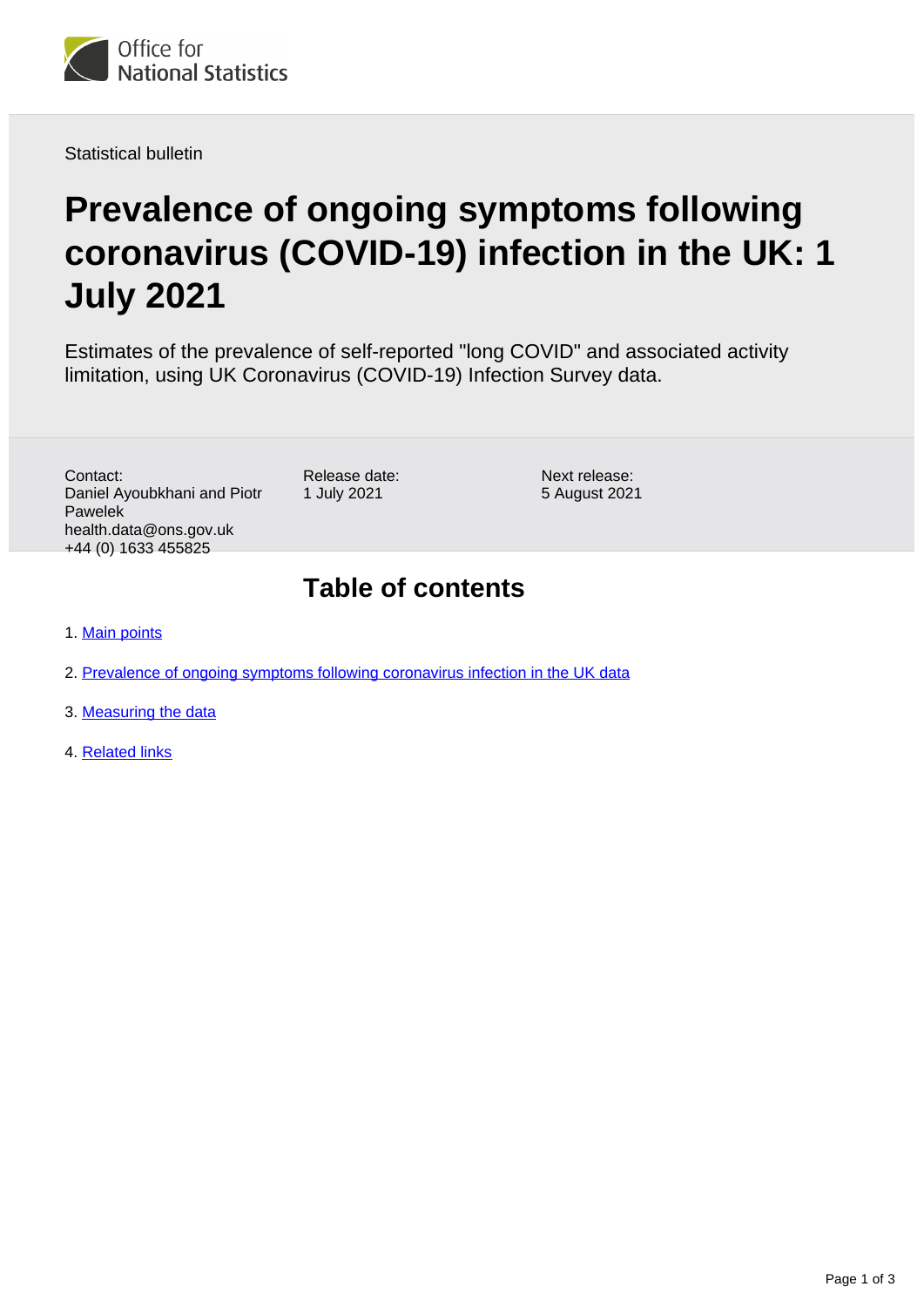# <span id="page-1-0"></span>**1 . Main points**

- An estimated 962,000 people living in private households in the UK (1.5% of the population) were experiencing self-reported "long COVID" (symptoms persisting for more than four weeks after the first suspected coronavirus (COVID-19) infection that were not explained by something else), as of 6 June 2021; this is down slightly from 1.021 million (1.6%) at 2 May 2021.
- The estimates presented in this analysis relate to self-reported long COVID, as experienced by study participants who responded to a representative survey, rather than clinically diagnosed ongoing symptomatic COVID-19 or post-COVID-19 syndrome in the full population.
- Of people with self-reported long COVID, 856,000 (89.0%) first had (or suspected they had) COVID-19 at least 12 weeks previously, and 385,000 (40.0%) first had (or suspected they had) COVID-19 at least one year previously.
- Symptoms adversely affected the day-to-day activities of 634,000 people (65.9% of those with selfreported long COVID), with 178,000 (18.5%) reporting that their ability to undertake their day-to-day activities had been "limited a lot".
- Fatigue was the most common symptom reported as part of individuals' experience of long COVID (535,000 people), followed by shortness of breath (397,000), muscle ache (309,000), and difficulty concentrating (295,000).
- As a proportion of the UK population, prevalence of self-reported long COVID was greatest in people aged 35 to 69 years, females, people living in the most deprived areas, those working in health or social care, and those with another activity-limiting health condition or disability.

If you are worried about new or ongoing symptoms four or more weeks after having COVID-19, there are resources available to help: see the [NHS webpage on the long-term effects of coronavirus](https://www.nhs.uk/conditions/coronavirus-covid-19/long-term-effects-of-coronavirus-long-covid/) and the Your COVID [Recovery](https://www.yourcovidrecovery.nhs.uk/) website, which can help you to understand what has happened and what you might expect as part of your recovery. The time it takes to recover from COVID-19 is different for everyone, and the length of your recovery is not necessarily related to the severity of your initial illness or whether you were in hospital.

This is analysis of new, recently collected data, and our understanding of it and its quality will improve over time. Long COVID is an emerging phenomenon that is not yet fully understood. The estimates presented in this release are [experimental](https://www.ons.gov.uk/methodology/methodologytopicsandstatisticalconcepts/guidetoexperimentalstatistics); these are series of statistics that are in the testing phase and not yet fully developed.

### <span id="page-1-1"></span>**2 . Prevalence of ongoing symptoms following coronavirus infection in the UK data**

[Prevalence of ongoing symptoms following coronavirus \(COVID-19\) infection in the UK](https://www.ons.gov.uk/peoplepopulationandcommunity/healthandsocialcare/conditionsanddiseases/datasets/alldatarelatingtoprevalenceofongoingsymptomsfollowingcoronaviruscovid19infectionintheuk)

Dataset | Published 1 July 2021

Estimates of the prevalence and characteristics of people with self-reported "long COVID", and associated activity limitation, using UK Coronavirus (COVID-19) Infection Survey data to 6 June 2021.